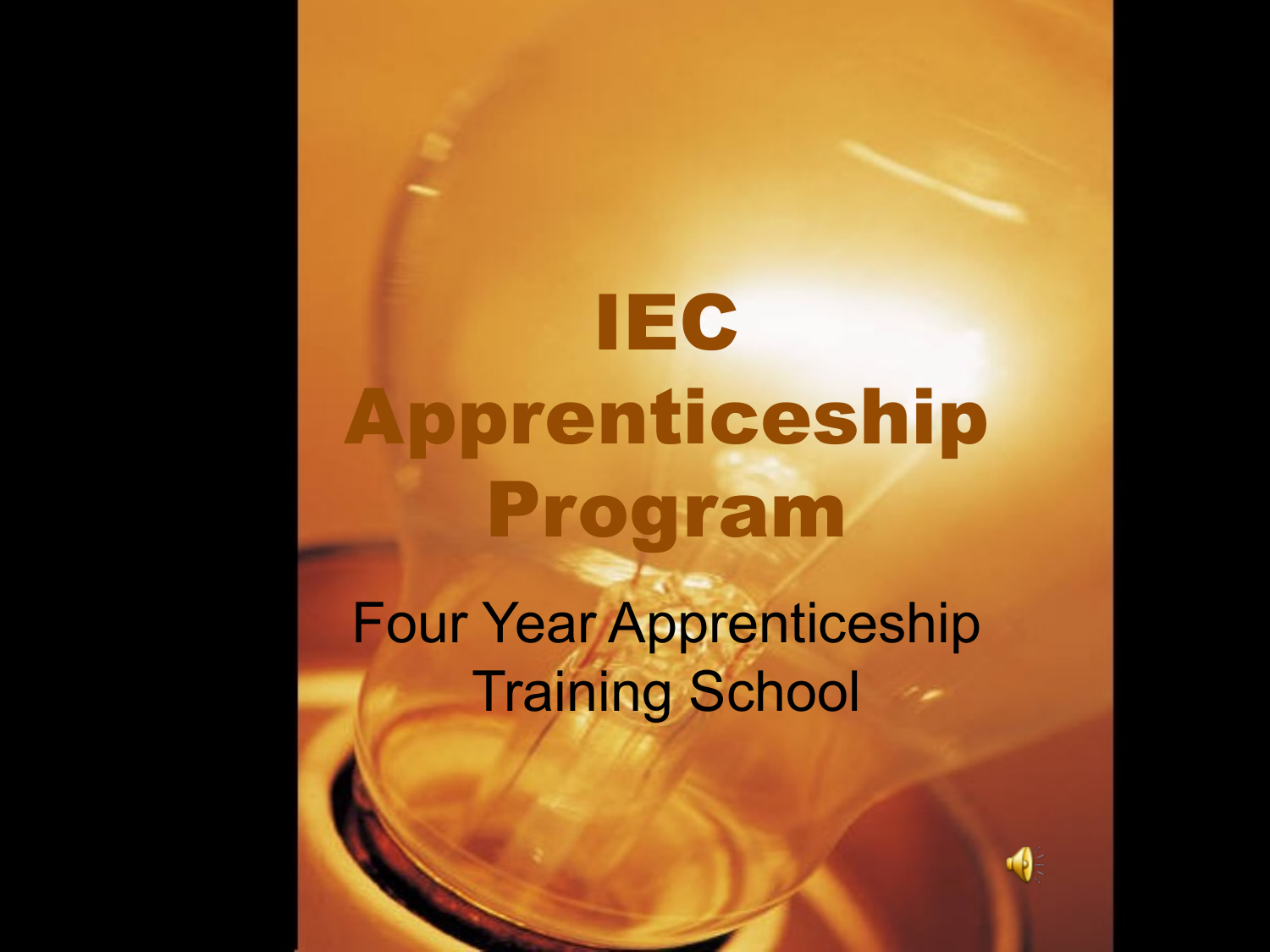#### Why become an electrician?

Becoming a professional electrician is a smart career choice. With an increasing dependency on electrical appliances & automated systems in our homes, businesses, & industrial facilities, trained electrical & systems technicians are more important than ever. And, with a projected shortage of electrical workers, prospects for employment and advancement in the industry have never been brighter. - IEC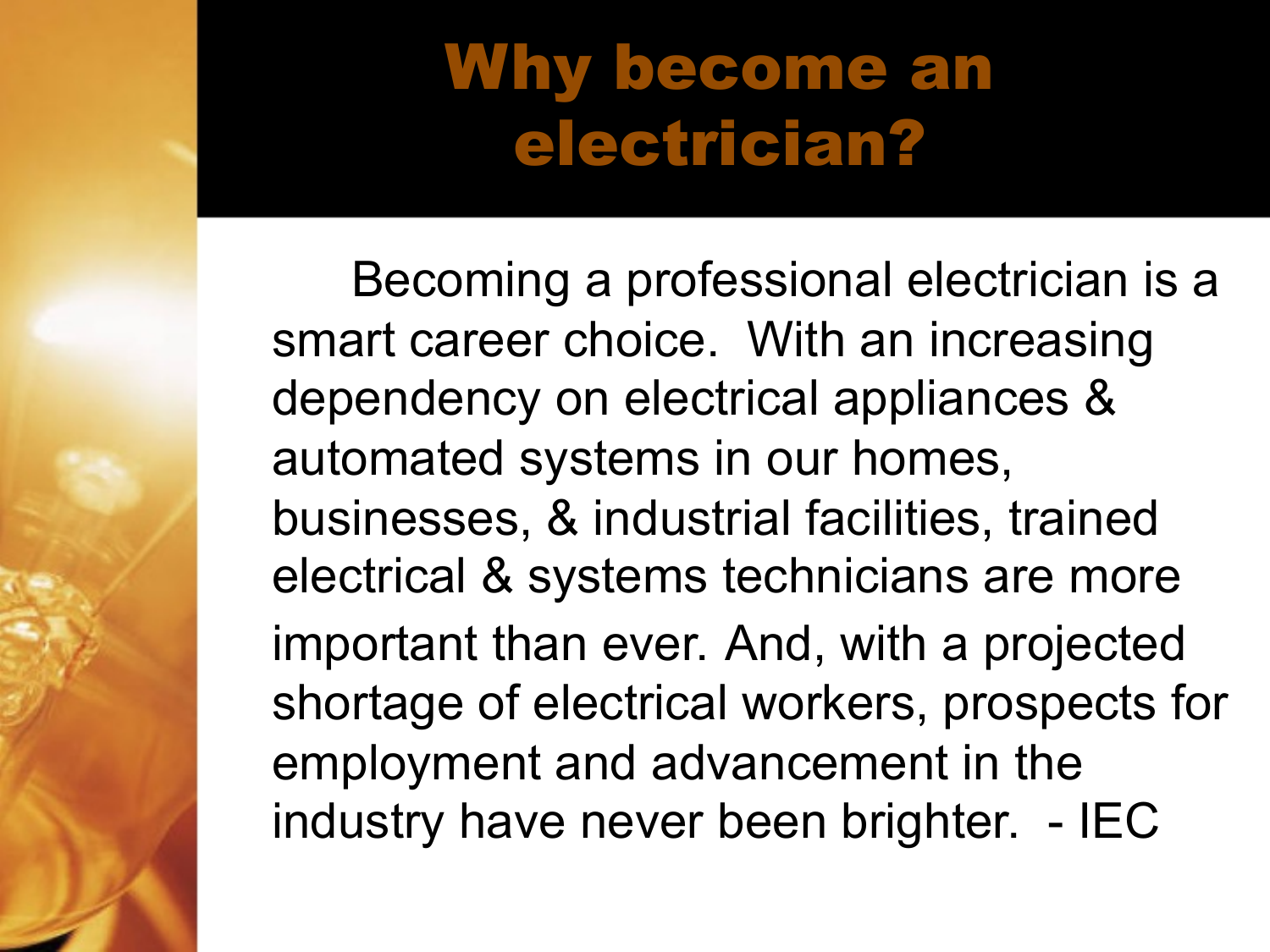#### Do you have what it takes?

- Must be in good physical condition and tolerant of working indoors or out, in varied climatic conditions
- Other factors: exposure to heights using ladders & scaffolds, risk of electrical shock, and lifting & moving heavy objects
- Must pass the approved IEC Entry Exam and fill out required applications
- Must have a reliable source of transportation to/from school & job sites
- Must be able to work independently and as a member of a team.
- Not required but recommended: A high school diploma or GED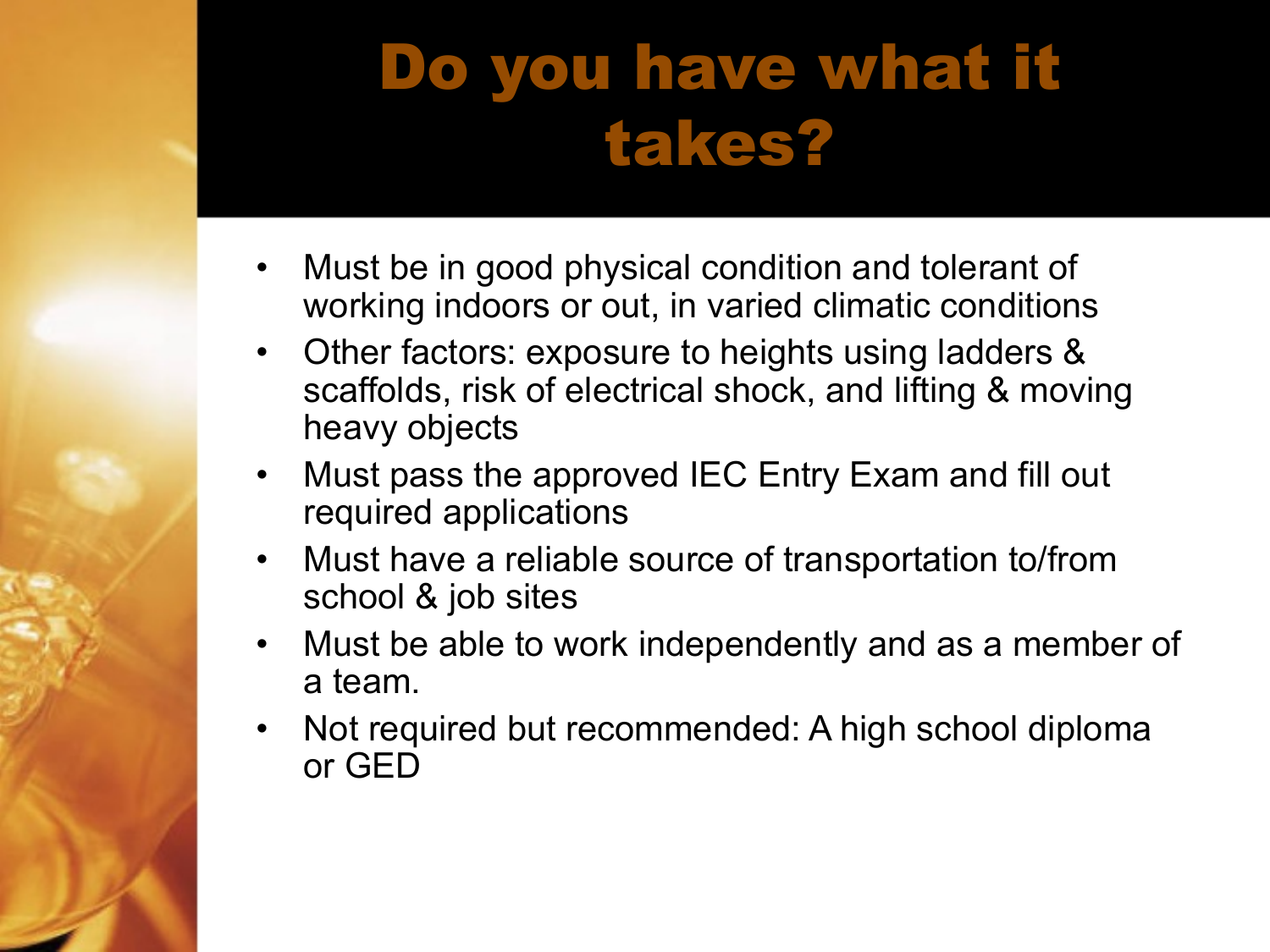#### Electrical Career Options

- Because of the technical complexity of their jobs, electricians are among the most highly paid of the skilled trades.
- According to the US Bureau of Labor Statistics, the mean hourly earnings of a certified (journeyman) electrician was \$21.94 (salaries vary depending on location and experience) in 2005, with the top 10% earning more than \$33.48 per hour.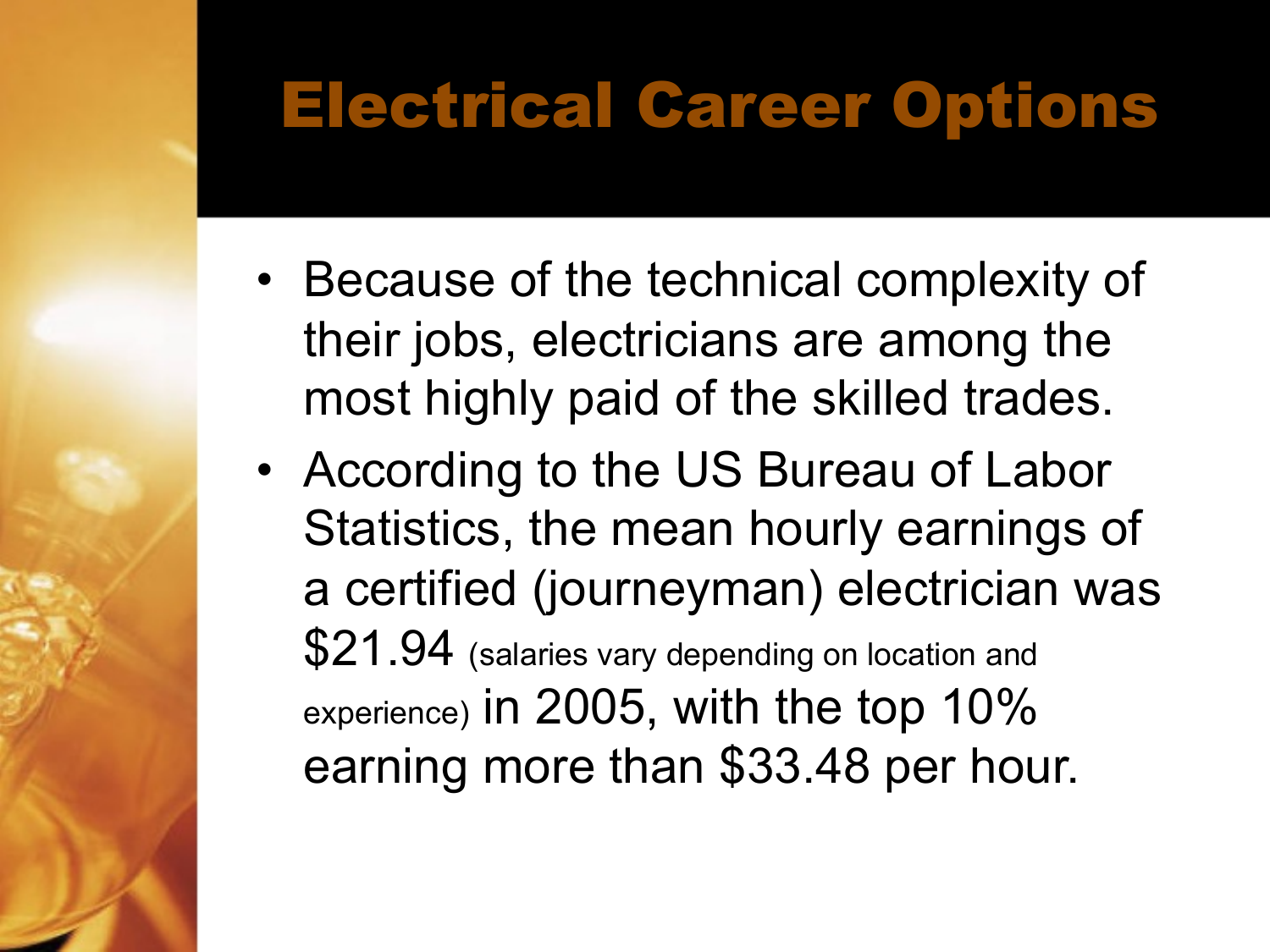## Electrical Career Options (cont)

- Apprentice electricians start at 59% of the average journeyman electrician wage rate.
- As experience and knowledge progresses with education & training, apprentices receive wage increases.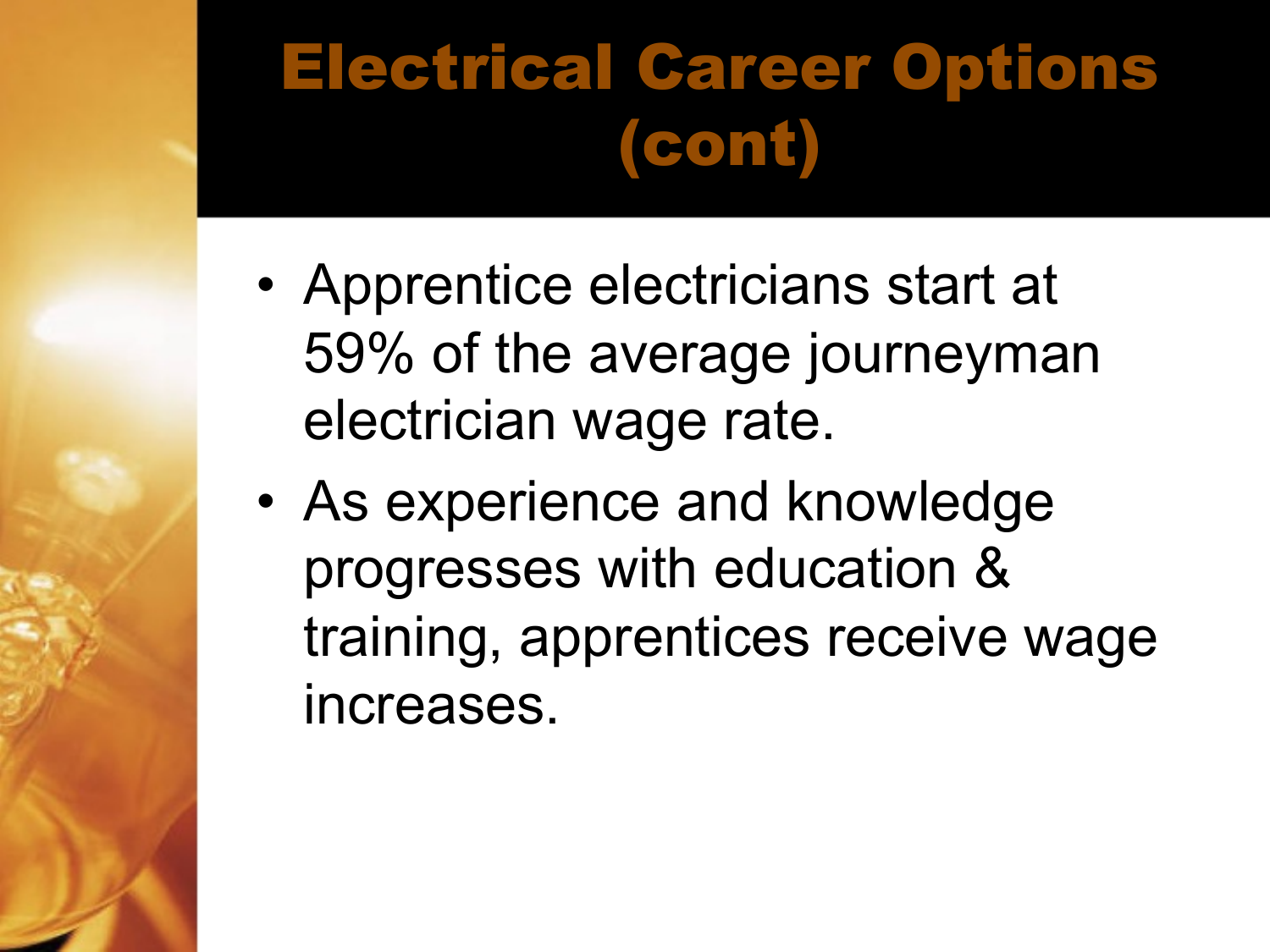#### Mean National Salaries for Selected Occupations, 2005:

| <b>Field</b>                              | Mean Salary*   |
|-------------------------------------------|----------------|
| <b>All Construction</b>                   | \$18.39 / hour |
| <b>All Production</b>                     | \$14.37 / hour |
| <b>Auto Service Techs &amp; Mechanics</b> | \$16.90 / hour |
| Carpenters                                | \$18.62 / hour |
| <b>Computer Operators</b>                 | \$16.15 / hour |
| <b>Electricians</b>                       | \$21.94 / hour |
| <b>Firefighters</b>                       | \$19.43 / hour |
| <b>Plumbers</b>                           | \$21.56 / hour |
| <b>Roofers</b>                            | \$16.14 / hour |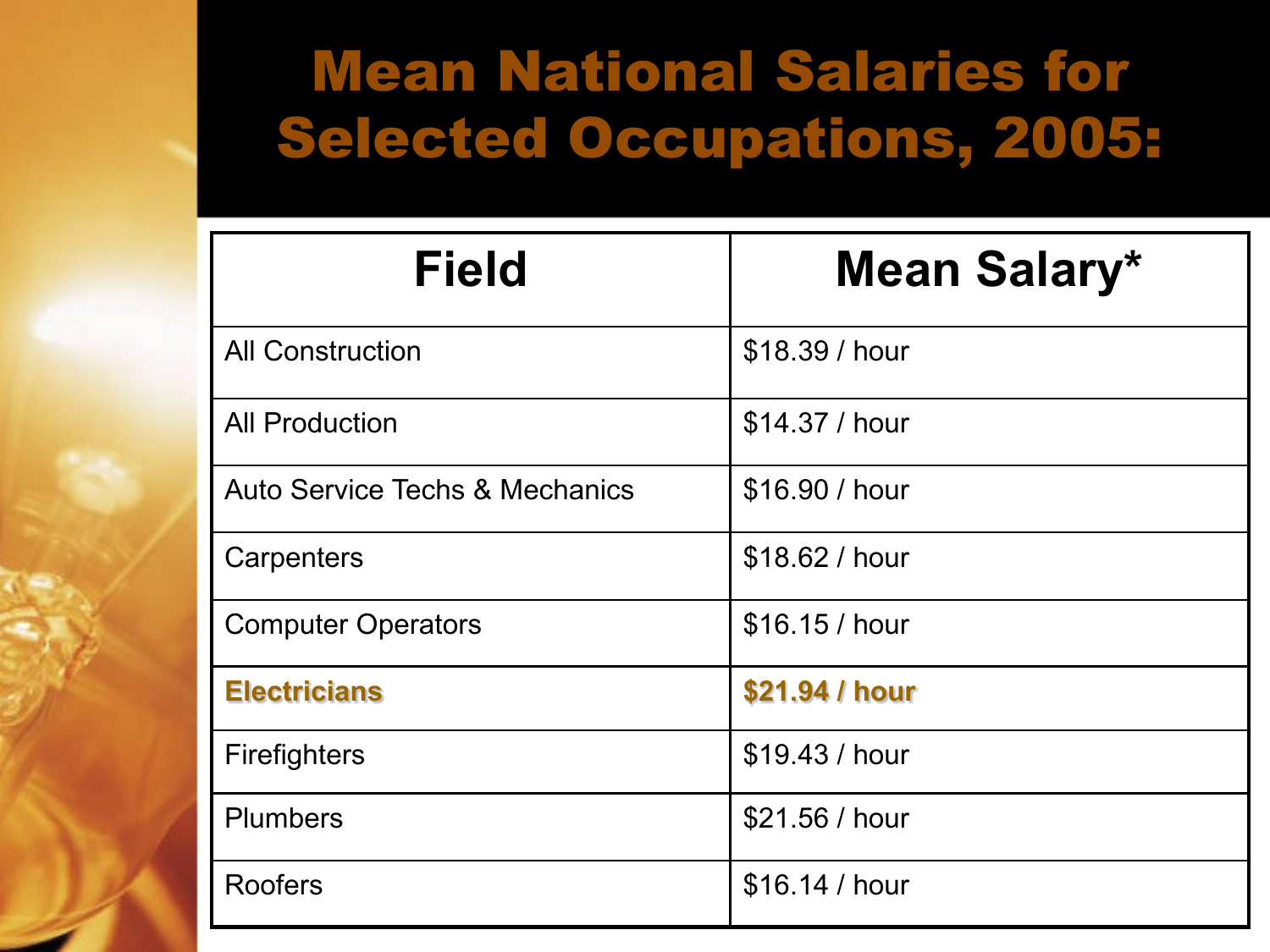#### Electrical Apprenticeship Program

#### **You'll be paid for your work while you're an apprentice…**

- Apprentices go to school OUTSIDE of their working hours. Here at IEC classes are two days a week. Classes cover safety, electrical theory, circuitry, motors, generators, transformers and cabling. Apprentices compliment their classes with **On the Job Training (OJT Hours)** in such things as the installation & maintenance of residential, commercial &/or industrial power distribution, control & utilization systems.
- After completing an apprentice training program and the required OJT Hours (usually takes four (4) years) you'll have the 8,000 hours required to qualify for journeyman electrician licensing *while you earn an income instead of racking up college debt.*
- And with appropriate advanced training, work experience, & completion of the Kentucky Licensing exam, you can become a master electrician, foreman, estimator, or an electrical contractor.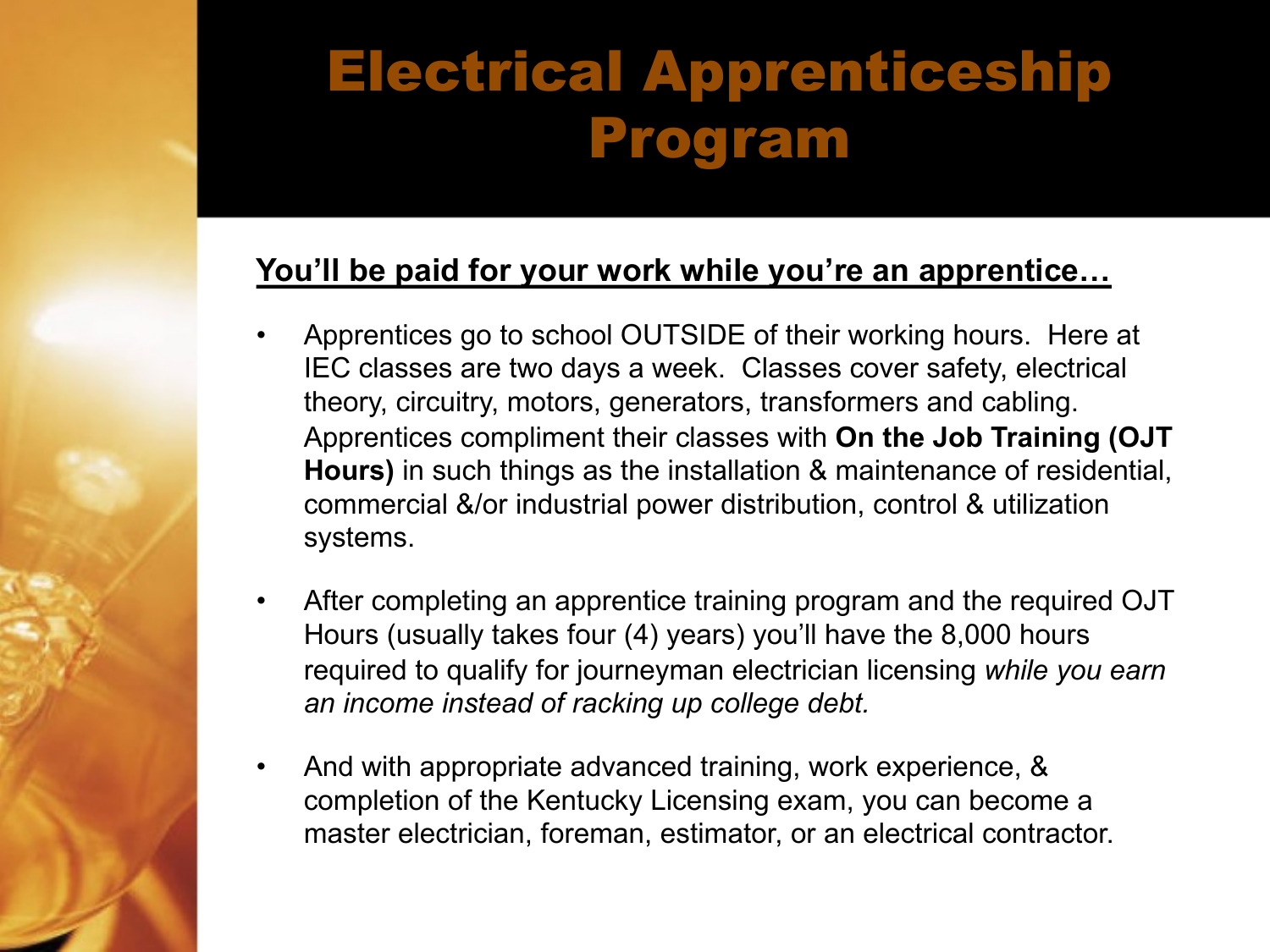#### Why choose the IEC Apprenticeship Program

We know there are many programs to choose from. Here's why we think you should choose our program:

- Earn while you learn You get paid for your on-the-job-training, and, in many cases, the cost for your classroom education is shared or taken care of by your employer
- National recognition by the US Department of Labor's Bureau of Apprenticeship & Training – means you are part of an approved program with credentials acknowledged nationwide.
- Earn College Credit our course is worth a total of 26 college credit hours – an asset if you chose to pursue a degree in engineering or other related fields.
- Engaging Education the IEC Curriculum is specifically developed & recognized as one of the best teaching tools for electrical apprenticeship in the nation.
- No monthly or annual dues unlike some other programs.
- If you don't like it, you may leave at any time, no strings attached.
- Qualified, competent, experienced & licensed electrical instructors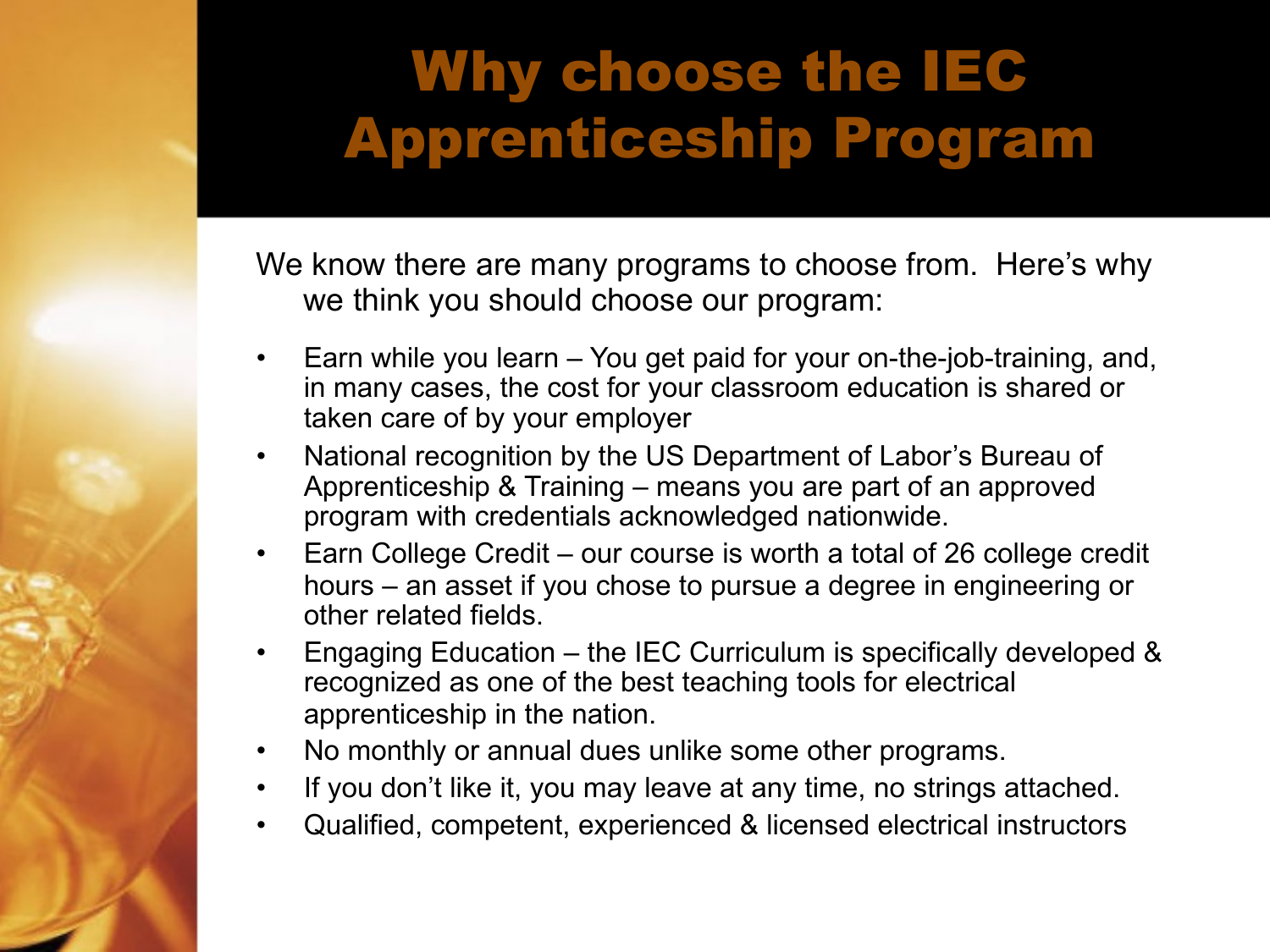#### The IEC Apprenticeship Program

There are a few facets to our program:

- On the Job Training (OJT Hours)
- Classroom Instruction
- …and two types of students:
- Apprentice Students
- Non-Traditional Students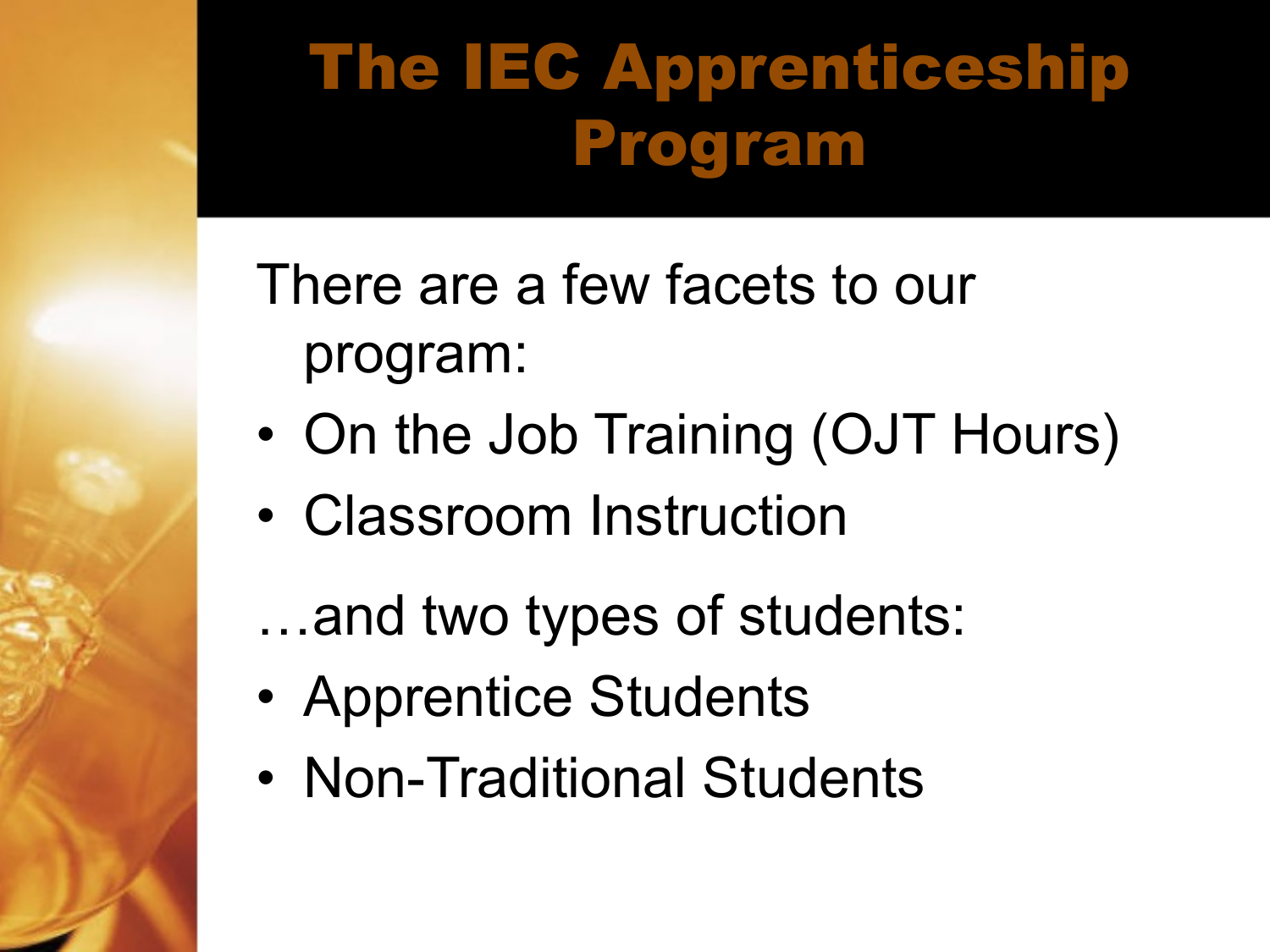#### On the Job Training

One of the requirements of the Apprenticeship Program is On-The-Job, or OJT, Training Hours. You are required to have hours in six different categories of electrical work. They are; Preliminary Work, Residential & Commercial Rough Wiring, Residential & Commercial Finish Work, Industrial Lighting & Service Installation, Troubleshooting, and Motor Installation & Control.

- During these hours, you'll be working for an IEC Contractor
- You'll learn "hands on" during your work experience
- You're supervised by a licensed master or journeyman electrician
- Your pay reflects the number of hours accumulated, and your level within the program. Increase in pay is guaranteed when in our program.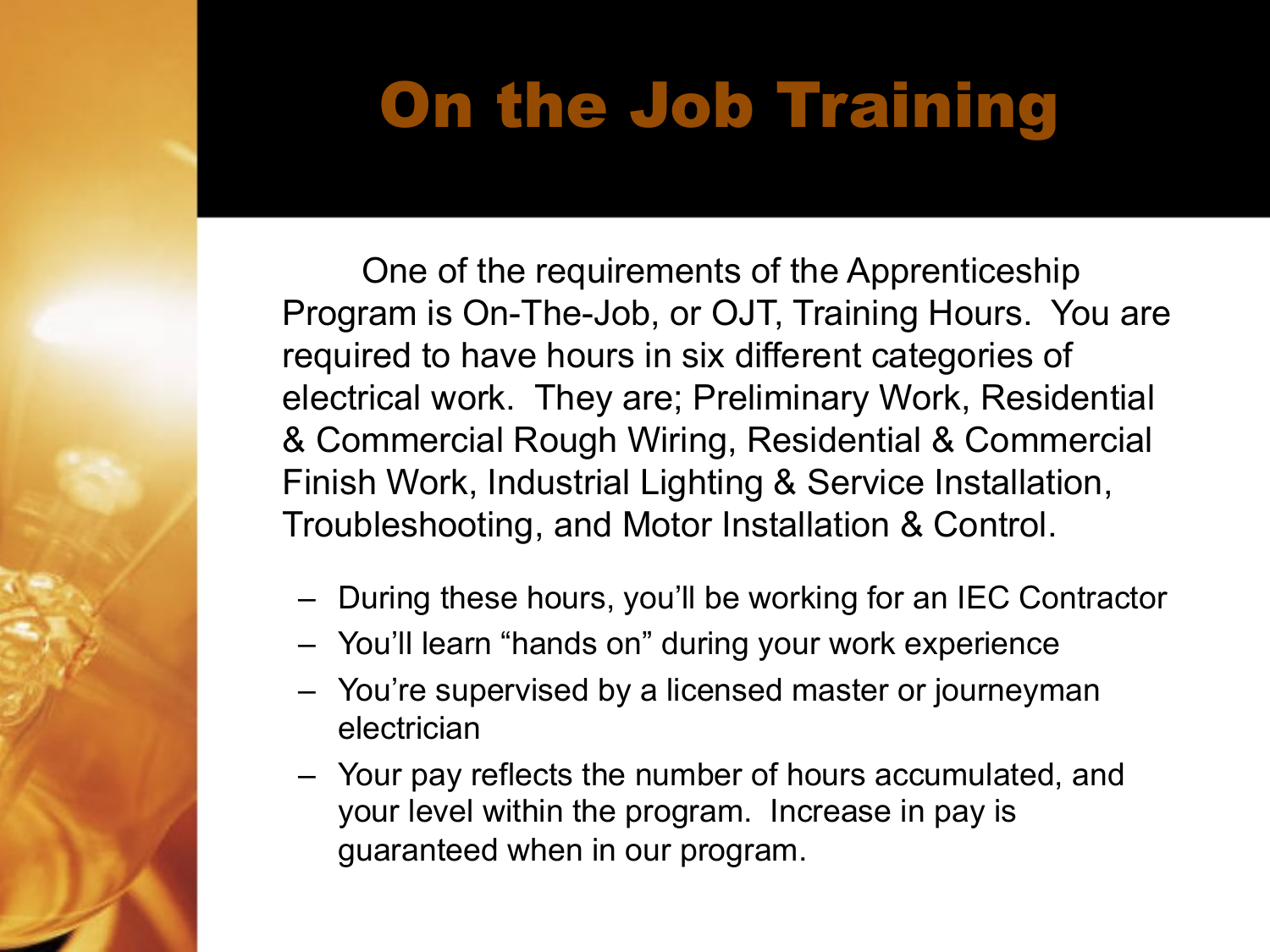## Classroom Instruction

- You will attend class, twice a week from 5-9p, day depends on school year.
- The nationally sponsored curriculum is written by professionals with input from the electrical contractor. It's updated annually to reflect changes in the national electrical code and technology.
- In addition to classroom time, you'll also have time in our hands on lab.
- Our school year begins with an Orientation at the IEC training center.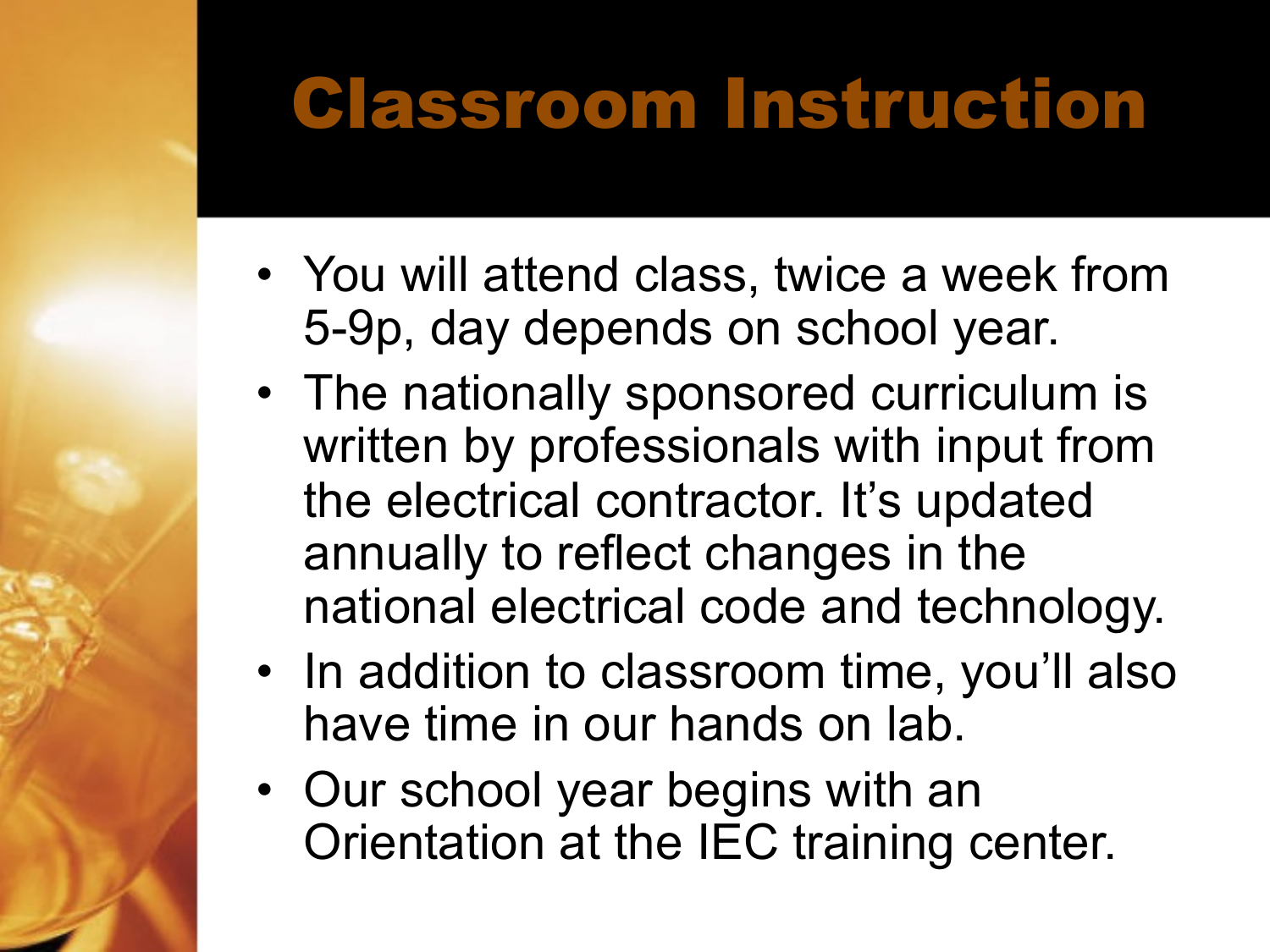#### So you want to be an electrician…Now what?

- Start with a strong background by taking math & physical science in high school or taking applied (commercial & residential electricity, construction technology, mechanical drawing, computer-assisted design) or other related trade classes
- Seek summer work in electrical construction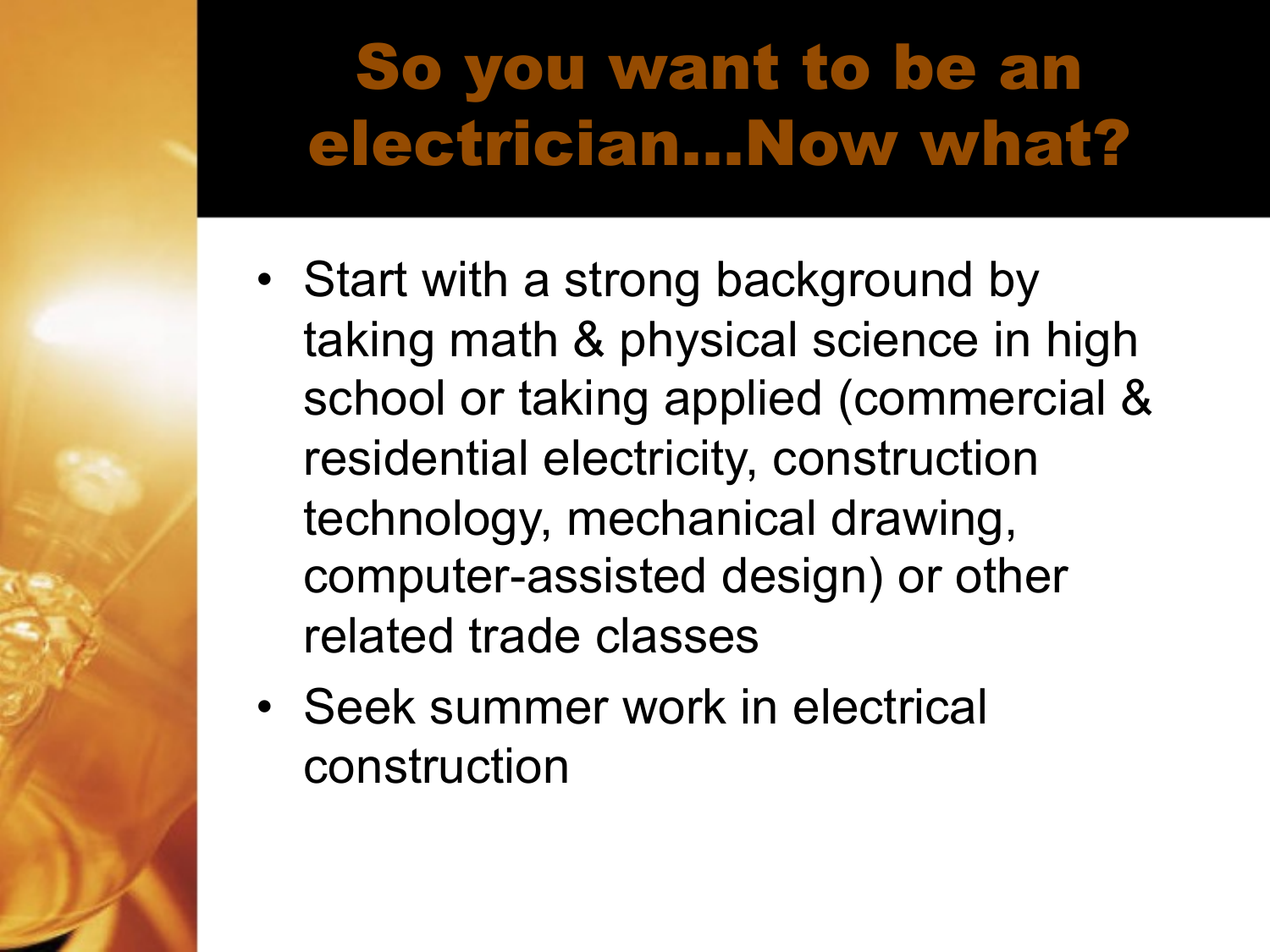#### Once you graduate…

- Come to the IEC office located at: 493 Blue Sky Parkway, Lexington, KY 40509 Business Hours: M-F, 8:30a-5:00p Phone: 859-266-4968
- Bring a photo id (driver's license)
- Fill out an application
- Take our reading, comprehension and math entry exam
- Once your apprenticeship application is signed by the state of Kentucky Department of Labor, you're an apprentice!
- You must maintain a 70% grade average, log your OJT hours and turn them into the IEC office (must total 8,000 before graduation), and complete your 576 classroom hours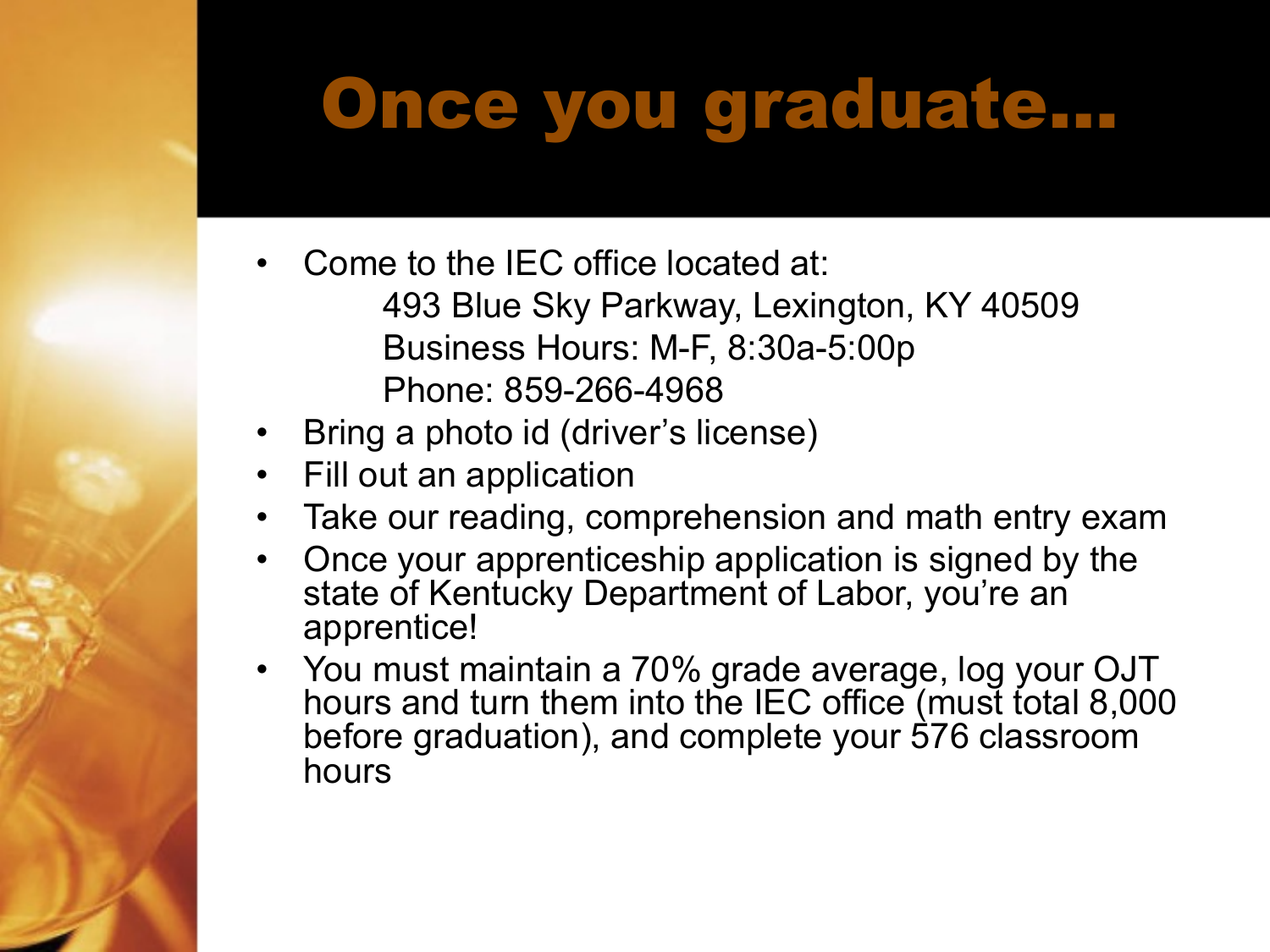# For more information

For more information please visit our website www.iecbluegrass.org

There you'll find:

- School Schedules
- Program Curriculum
- **Program Manual for Students & Instructors**
- OJT Hours Log
- Licensing & Testing Information
- And more information about being an Electrical Apprentice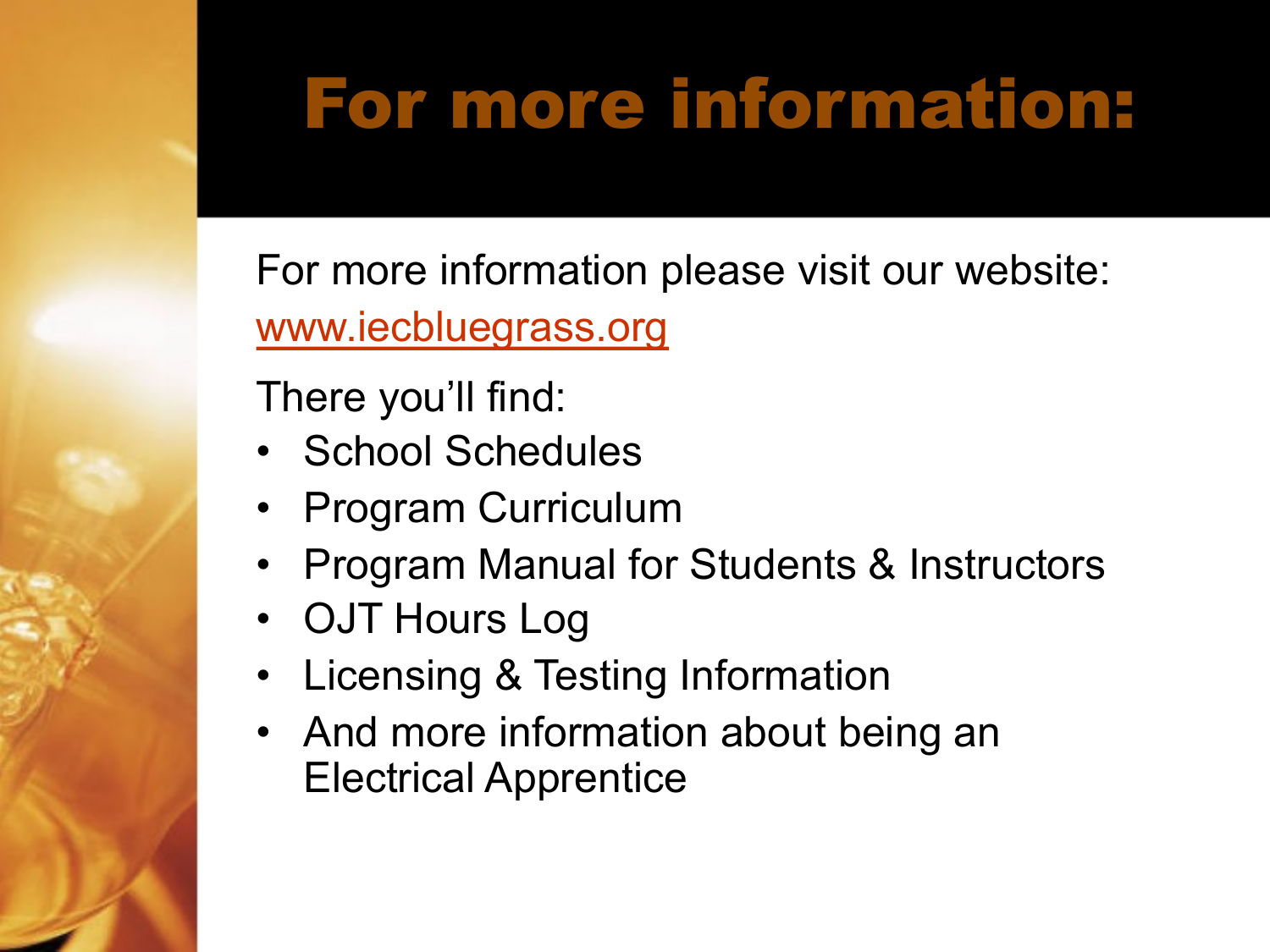# Bibliography

- www.ieci.org
- www.iecbluegrass.org
- IEC Dallas